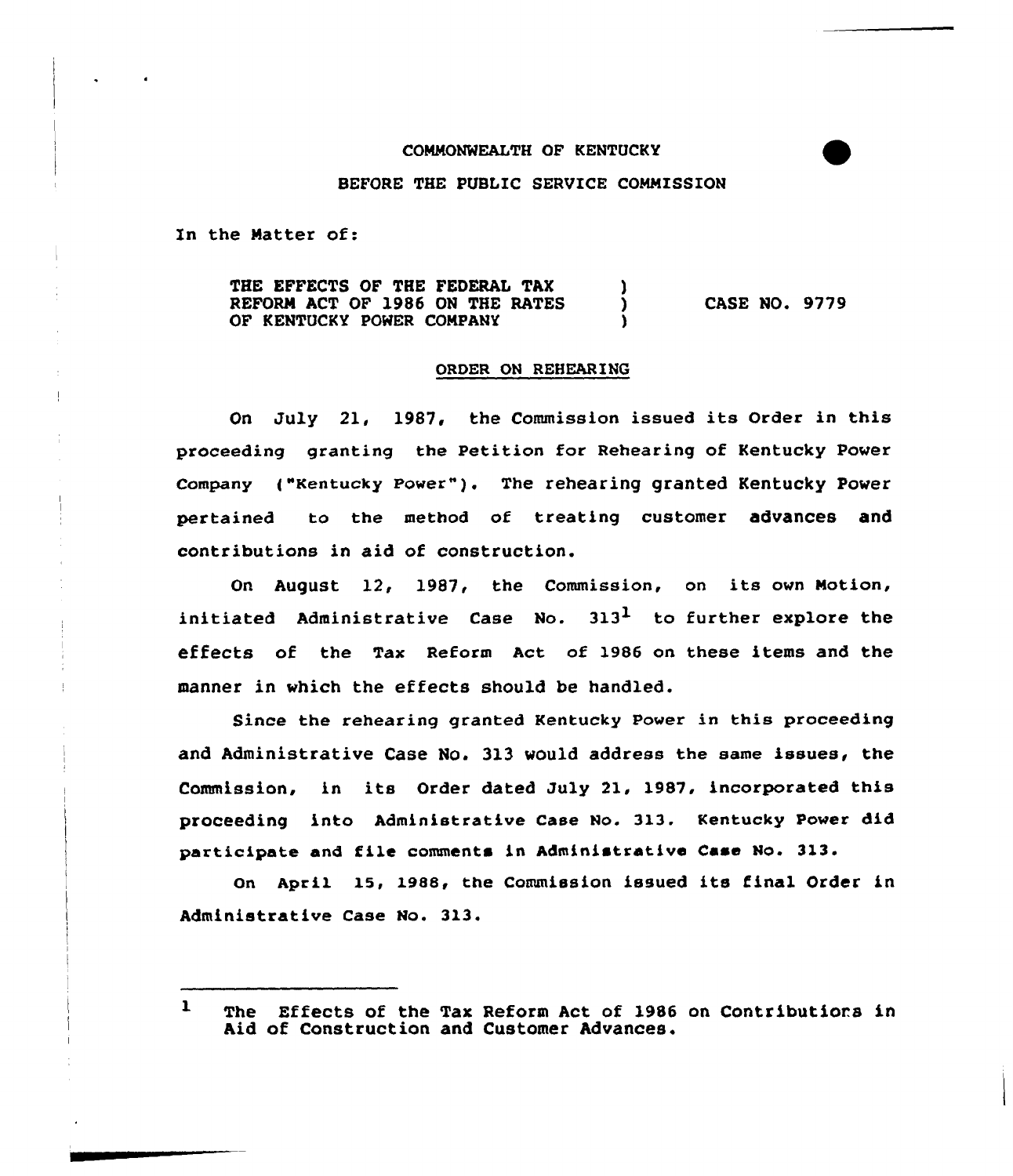The Commission, after consideration of the evidence of record and being advised, is of the opinion and finds that:

(1) The issues pertaining to contributions in aid of con-Struction and customer advances have been addressed in the Commission's Order in Administrative Case No. 3l3 dated April 15, 1988.

(2) Kentucky Power should account for contributions in aid of construction and customer advances in the manner as set out in the final Order in Administrative Case No. 313.

(3) Kentucky Power should follow any and all other pertinent procedures as set out in the final Order in Administrative Case Wo. 313.

IT IS THEREFORE ORDERED that:

<u> De la característica de la característica de la característica de la característica de la característica de l</u>

(1) Kentucky Power shall account for contributions in aid of construction and customer advances in the manner as set out in the final Order in Administrative Case No. 313.

(2) Kentucky Power shall follow any and all other pertinent procedures as set out in the final Order in Administrative Case No. 313.

(3) All other provisions of the Commission's Order dated June ll, 1987, are affirmed.

 $-2-$ 

and the contract and an

 $\mathbb{R}$